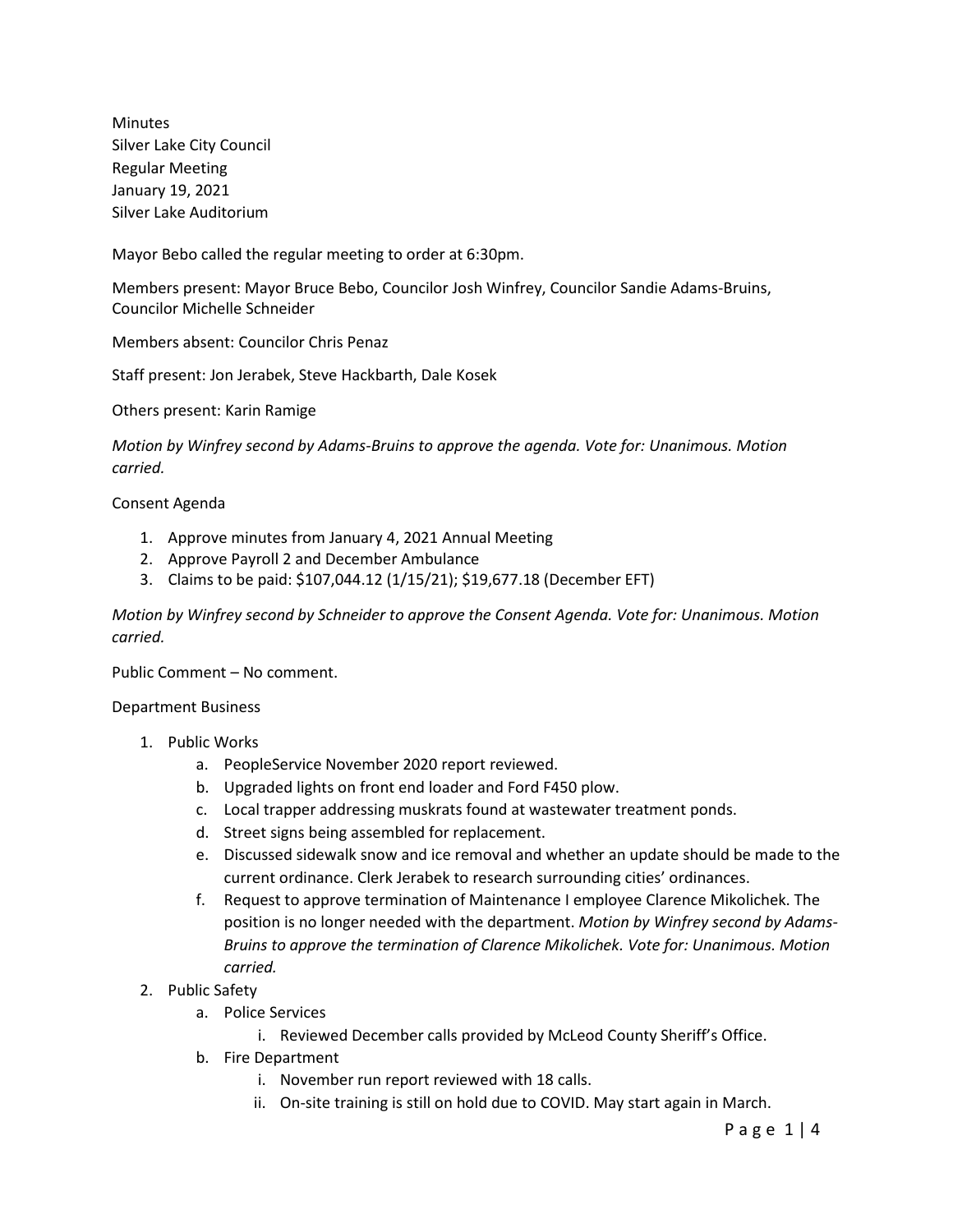- iii. Two first responders have received dose of COVID vaccine.
- iv. Repaired valve on Pumper 1.
- v. Request to approve Trisha Zajicek as Secretary and Cook for \$575 and \$125, respectively. *Motion by Adams-Bruins second by Schneider to approve Trisha Zajicek as Secretary and Cook for the Fire Department. Vote for: Unanimous. Motion carried.*
- c. Ambulance
	- i. December report reviewed with 18 runs.
	- ii. Ambulance Department elected Steve Hackbarth as Chief, Michelle Schneider as Assistant Chief, and Betty Wraspir and Paul Davis as Training Officers.
	- iii. Chief Hackbarth requested that Ashley Ardolf-Mason be paid as Chief for entire 2020 year because of the extra work handling COVID. Ardolf-Mason was only paid Chief salary for the five months in which she served. *Motion by Schneider second by Adams-Bruins to pay Ardolf-Mason the remaining 7 months of Chief salary pay for 2020 due to hardships of COVID-19. Vote for: Unanimous. Motion carried.*
	- iv. Ambulance Officer pay increase was discussed. The Council notified Chief Hackbarth that increases should be budgeted for 2022.
- 3. Municipal Liquor Store
	- a. Sales for December were \$37,100.63 with a loss of \$8,665.11. Year-to-date sales were \$551,294.51 with a loss of \$8,024.54.
	- b. On-sale was reopened on January 11, 2021 as allowed by COVID restrictions being lifted.
	- c. Advertising for part-time bartenders due to multiple employees leaving in the next two months.
	- d. Request to approve holding Ice Golf on Saturday, February 20, 2021. *Motion by Winfrey second by Adams-Bruins to approve Ice Golf for February 20. Vote for: Unanimous. Motion carried.*
	- e. Request to approve transferring revenue from Auditorium to MLS from Ice Golf event to be held at the Auditorium. *Motion by Winfrey second by Adams-Bruins to approve transferring revenues from Auditorium to MLS for Ice Golf event. Vote for: Unanimous. Motion carried.*
	- f. Request to approve termination of part-time Bartenders Chris Penaz and Abigail Montes De Oca as they are no longer working at the MLS. *Motion by Adams-Bruins second by Schneider to approve the terminations of Chris Penaz and Abigail Montes De Oca. Vote for: Unanimous. Motion carried.*
- 4. Community Development
	- a. Planning Commission met on January 12.
		- i. The Conditional Use Application for ground floor residential in the business district was cancelled by the applicant on January 12.
		- ii. Discussed enlisting a Commercial Realtor to list the Main Street lots for sale. The Council requested that Clerk Jerabek reach out to realtors about having the lots listed.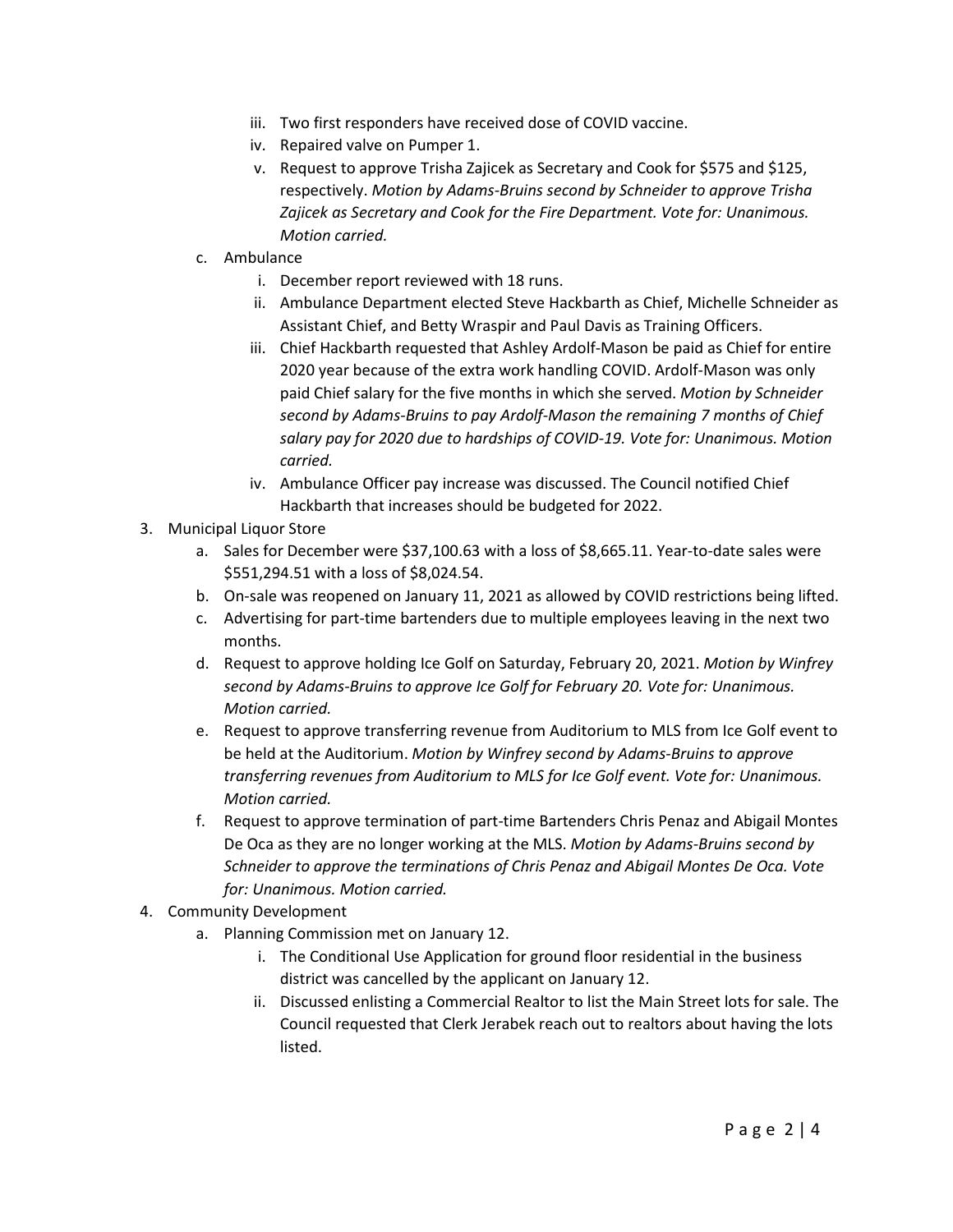- iii. The Civic Association would like to renew efforts to have a City campground near the softball field. The Council discussed funds for the project and having details presented.
- iv. Discussed allowing an organization to use the Main Street lots for a farmers market.
- 5. Administration
	- a. December Treasurer's Report.
	- b. Request by Deputy Clerk Wicklund-Kurth to approve being paid for MMBA Director meetings, annual conference and regional meetings totaling nine days. Wicklund-Kurth received the same pay in 2020. *Motion by Schneider second by Adams-Bruins to approve paying Wicklund-Kurth for the nine days with quarterly reports to be submitted to the Council. Vote for: Unanimous. Motion carried.*
	- c. Request by Holy Family Catholic Church for the City to credit the sewer portion of their November and December utility bills totaling \$1,125.60 due to a leak occurring at the rectory. The Council discussed the request and the high usage. *Motion by Winfrey second by Adams-Bruins to approve crediting the November sewer usage total of \$423.78. Vote for: Unanimous. Motion carried.*
	- d. The Council reviewed a site use agreement with LSS Meals for the Auditorium. The agreement would allow the Nutrition Program or "senior dining" to use the building. *Motion by Winfrey second by Schneider to approve the site use agreement with LSS Meals. Vote for: Unanimous. Motion carried.*

#### Old Business:

- 1. Preliminary Engineering Report. The Council reviewed the option to purchase a vacant lot on Lake Ave S as a potential future lift station site. John Rodeberg, SEH, recommended to either purchase the lot or to put a first right of refusal in place. The property owner contacted the City stating there was another party interested in the lot. The Council discussed the location and owning another piece of property. *Motion by Winfrey second by Adams-Bruins to pursue a first right of refusal agreement with the property owner. Vote for: Unanimous. Motion carried.*
- *2.* Local State of Emergency Review. The Council discussed maintaining the local emergency to follow the state and discussed reinstating late fees for utility accounts as they have not been charged since the beginning of the COVID pandemic. *Motion by Winfrey second by Adams-Bruins to reinstate the utility late fees for past due amounts beginning with the bills for March usage. Vote for: Unanimous. Motion carried.*

### New Business:

- 1. Sanitary Sewer Inspection Ordinance. The Council reviewed a draft of an ordinance that would require properties being sold to have their sanitary service line inspected to verify compliance. Discussions held around what constitutes compliance, the length of time the compliance lasts, and some of the wording in the ordinance. Clerk Jerabek to further research the ordinance and review at next meeting.
- 2. Resolution 21-06: Resolution Authorizing Transfers for Infrastructure Improvement Project. The resolution allows Clerk Jerabek to transfer half of the funds from the Water Fund and half of the funds from the General Fund for the additional \$65,468.15 approved by the Council for the engineering report, environmental review, architectural review, and the biosolids sampling. The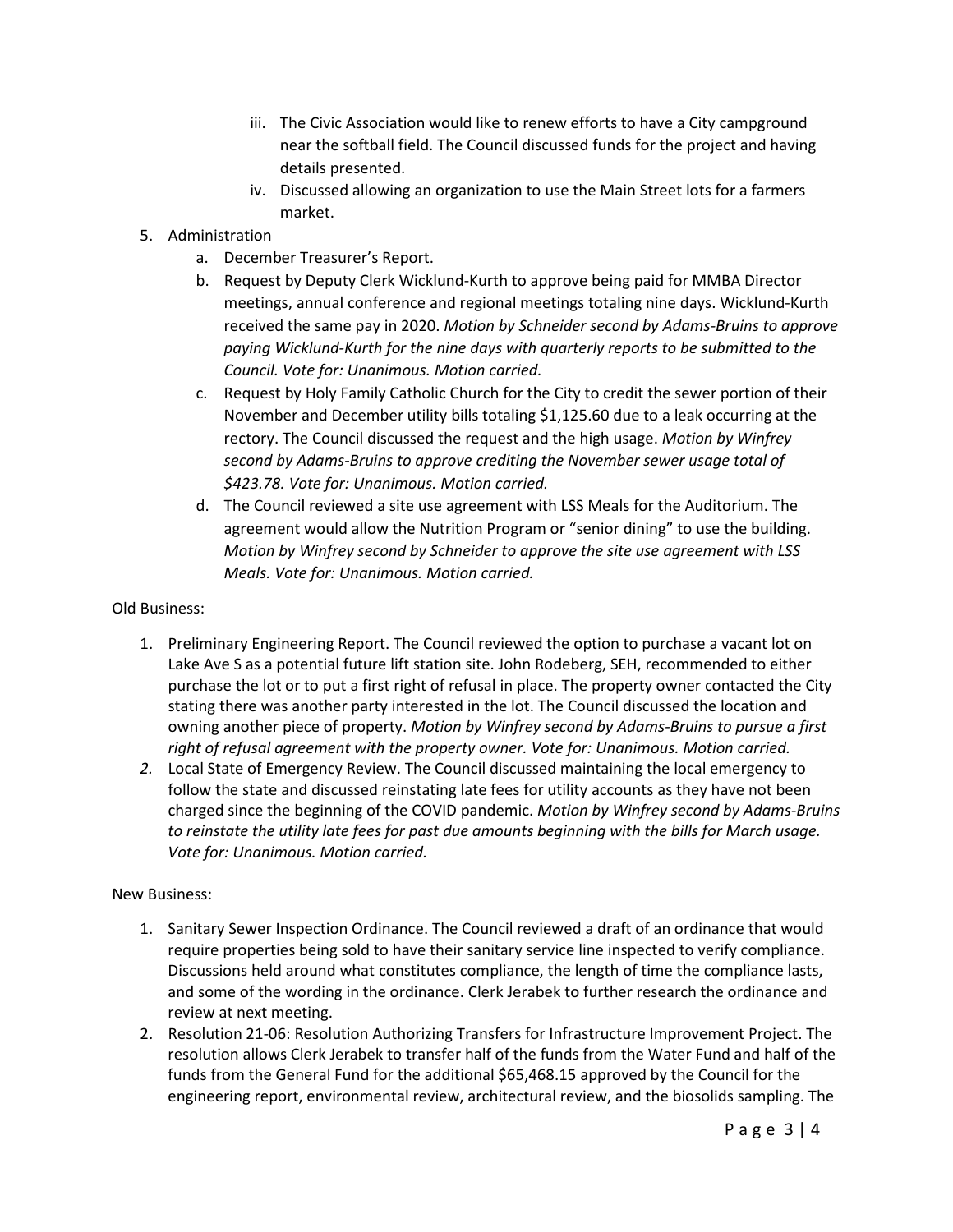Council discussed engineering charges for infrastructure projects that the City may not be able to afford. *Motion by Winfrey second by Schneider to approve Resolution 21-06. Vote for: Unanimous. Motion carried.*

3. Pay Equity Report. The Council reviewed the results of the pay equity report as required by the State of MN. The City is well within compliance for wages paid to male and female employees based on position points. *Motion by Adams-Bruins second by Winfrey to approve the Pay Equity Report. Vote for: Unanimous. Motion carried.*

Open Discussion

- 1. Discussed elected official training offered by the League of MN Cities.
- 2. Discussed Open Meeting Law and proper procedure.

*Motion by Winfrey second by Adams-Bruins to adjourn this regular meeting of the Silver Lake City Council. Vote for: Unanimous. Motion carried.*

Meeting adjourned at 9:07pm.

Seal of the City:

Jon Jerabek, Clerk/Treasurer